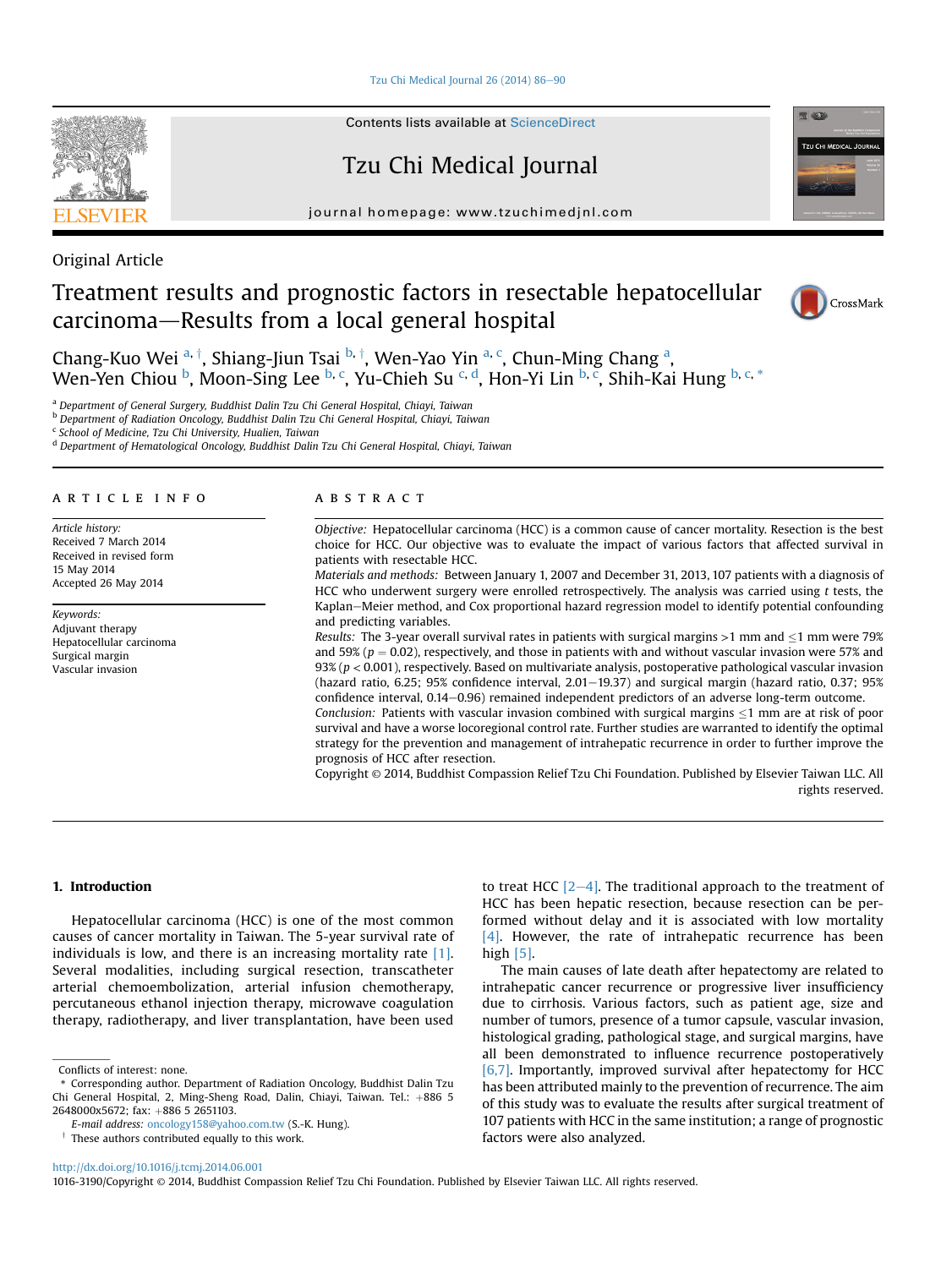## 2. Materials and methods

## 2.1. Patients

Between January 1, 2007 and December 31, 2013, 107 patients with the diagnosis of HCC, who underwent partial hepatectomy with complete gross resection of the disease, were enrolled retrospectively. The study was approved by the Institutional Review Boards of the respective institutions [DTCRD101(2)-I-18]. All patients were evaluated based on a baseline history and physical examination, serum laboratory tests, and a computed tomography or magnetic resonance imaging scan of the abdomen and pelvis.

#### 2.2. Follow-up

Postoperatively, patients were followed up by physical examinations, serial computed tomography scans or ultrasonography, and alpha-fetoprotein levels at  $3-6$ -month intervals for the  $1<sup>st</sup>$  year and every 6 months thereafter. All patients in this analysis had a minimum of a 6-month follow-up examination. Recurrence of HCC was identified by new lesions on imaging, with an appearance typical of HCC, or by a rising alpha-fetoprotein level. Lesions that were not typical of HCC were confirmed by biopsy. Pathological specimens were reviewed for the following tumor characteristics: number and size of tumors, tumor grade, vascular invasion, and microscopic margins. A margin of >1 mm was considered a negative margin, whereas a margin between 0 mm and  $\leq$ 1 mm was considered a close margin. A positive margin indicated histological involvement. Pathological vascular invasion was defined as encroachment into blood vessels by a pathological process. Macrovascular involvement was defined as histological involvement of the lobar or segmental branches of portal or hepatic veins, or gross invasion of the right or left main branches of the portal or hepatic veins.

#### 2.3. Analysis

Patient demographics, tumor, operative treatment, and treatment characteristics were evaluated. The following variables were analyzed: age, sex, Child-Pugh classification of cirrhosis, alphafetoprotein level, hepatitis serological condition, and extent of resection. Stage was determined by the seventh American Joint Commission on Cancer (AJCC) system.

Comparisons between groups were performed using the Chisquare test for categorical variables and  $t$  test for continuous variables. Time to recurrence (disease-free survival) and time to death were determined by Kaplan–Meier analysis, and the results for subgroups of patients were compared with a log-rank test (SPSS software version 17.0; SPSS Inc., Chicago, IL, USA). All variables that appeared to be associated significantly with survival ( $p < 0.05$ ) were entered into a Cox proportional hazards model to test for significant effects and adjustment for multiple factors simultaneously. A probability value of <0.05 was considered to be statistically significant.

#### 3. Results

Demographics of this cohort are shown in Table 1. Of the patients, 49.5% were <60 years of age and 76.7% were male. Most patients had Barcelona-clinic liver cancer (BCLC) stages 0 and A (67%), based on clinical and laboratory evaluation. Nine patients were classified as BCLC stage C. Most of the tumors were AJCC Tstage 1/2 (85%) and Stage I/II (84%). Twenty-three patients (21.5%) had close ( $\leq$ 0.1 cm) margins, 10 of whom had positive margins

Characteristics of 107 patients with hepatocellular carcinoma.

| Variable                             | Number of patients | %    |
|--------------------------------------|--------------------|------|
| Age $(y)$                            |                    |      |
| < 60                                 | 53                 | 49.5 |
| >60                                  | 54                 | 50.5 |
| <b>Sex</b>                           |                    |      |
| Male                                 | 82                 | 76.6 |
| Female                               | 25                 | 23.4 |
| pT                                   |                    |      |
| $pT$ 1-2                             | 91                 | 85.0 |
| pT 3-4                               | 16                 | 15.0 |
| Vascular permeation                  |                    |      |
| No                                   | 52                 | 48.6 |
| Yes                                  | 55                 | 51.4 |
| Tumor size                           |                    |      |
| $<$ 45                               | 68                 | 63.6 |
| >45                                  | 39                 | 36.4 |
| Surgical margin                      |                    |      |
| $(+)$                                | 10                 | 9.3  |
| $(-)$                                | 97                 | 90.7 |
| $\leq 1$ (mm)                        | 23                 | 21.5 |
| >1                                   | 84                 | 78.5 |
| Stage                                |                    |      |
| I                                    | 39                 | 36.4 |
| $\mathbf{I}$                         | 51                 | 47.7 |
| III                                  | 17                 | 15.9 |
| <b>BCLC</b> stage                    |                    |      |
| 0                                    | 25                 | 23.4 |
| Α                                    | 47                 | 43.9 |
| B                                    | 26                 | 24.3 |
| C                                    | 9                  | 8.4  |
| <b>HBV</b> carrier                   | 48                 | 44.8 |
| <b>HCV</b> carrier                   | 38                 | 35.5 |
| Non-HBV and non-HCV carriers         | 14                 | 13.1 |
| Concurrent with HBV and HCV carriers | 7                  | 6.5% |

 $BCLC = Barcelona-clinic$  liver cancer; HBV = hepatitis B virus; HCV = hepatitis C virus;  $pT =$  pathological T.

(9.3%). Pathological vascular invasion was common and found in 55 patients (51%). In 39 patients (63%), the tumors were larger than 4.5 cm in size. Fifty-seven patients (53.3%) had liver cirrhosis. Fortyeight patients (44.8%) and 38 patients (35.5%) were hepatitis B virus (HBV) and hepatitis C virus (HCV) carriers, respectively. The number of non-HBV and non-HCV HCC patients was 14 (13.1%). Seven patients (6.5%) had concurrent HBV and HCV infections.

The median follow-up time was 22.3 months. The 3-year overall survival (OS), disease-free survival, disease-specific survival, locoregional recurrence-free, and distant metastasis-free rates were 68%, 35%, 73%, 36%, and 93%, respectively. The 3-year OS rates for Stages I, II, and III were 91%, 71%, and 49%, respectively ( $p = 0.001$ ). The 3-year OS rates for surgical margins of >1 mm and  $\leq$ 1 mm were 79% and 59%, respectively ( $p = 0.02$ ; [Fig. 1](#page-2-0)A); however, no differences were observed in these rates for surgical margins of  $>$ 2 mm and  $\leq$ 2 mm ( $p = 0.1$ ; [Fig. 1B](#page-2-0)). The 3-year OS rates in patients with or without vascular invasion were 57% and 93%, respectively  $(p < 0.001)$ . Moreover, pathological T (pT) stage and cirrhosis status also influenced the OS rates ([Table 2\)](#page-2-0).

The median time to recurrence was 8.8 months (range,  $2-43$ ) months); 44 patients (41%) had recurrent cancer. Among these patients, initial tumor recurrence was confined to the original segment of the liver in 12 patients (11%) or to different segments of the liver in 36 patients (34%). Two patients had both distant lung and brain failure.

Based on univariate analysis, the factors with the greatest influence on the OS rate were tumor diameter, vascular permeation, stage, margin, sex, and BCLC status. Stage, pT stage, BCLC status, and vascular invasion also affected locoregional recurrence significantly, whereas a positive surgical margin did not affect the time to recurrence ( $p = 0.28$ ).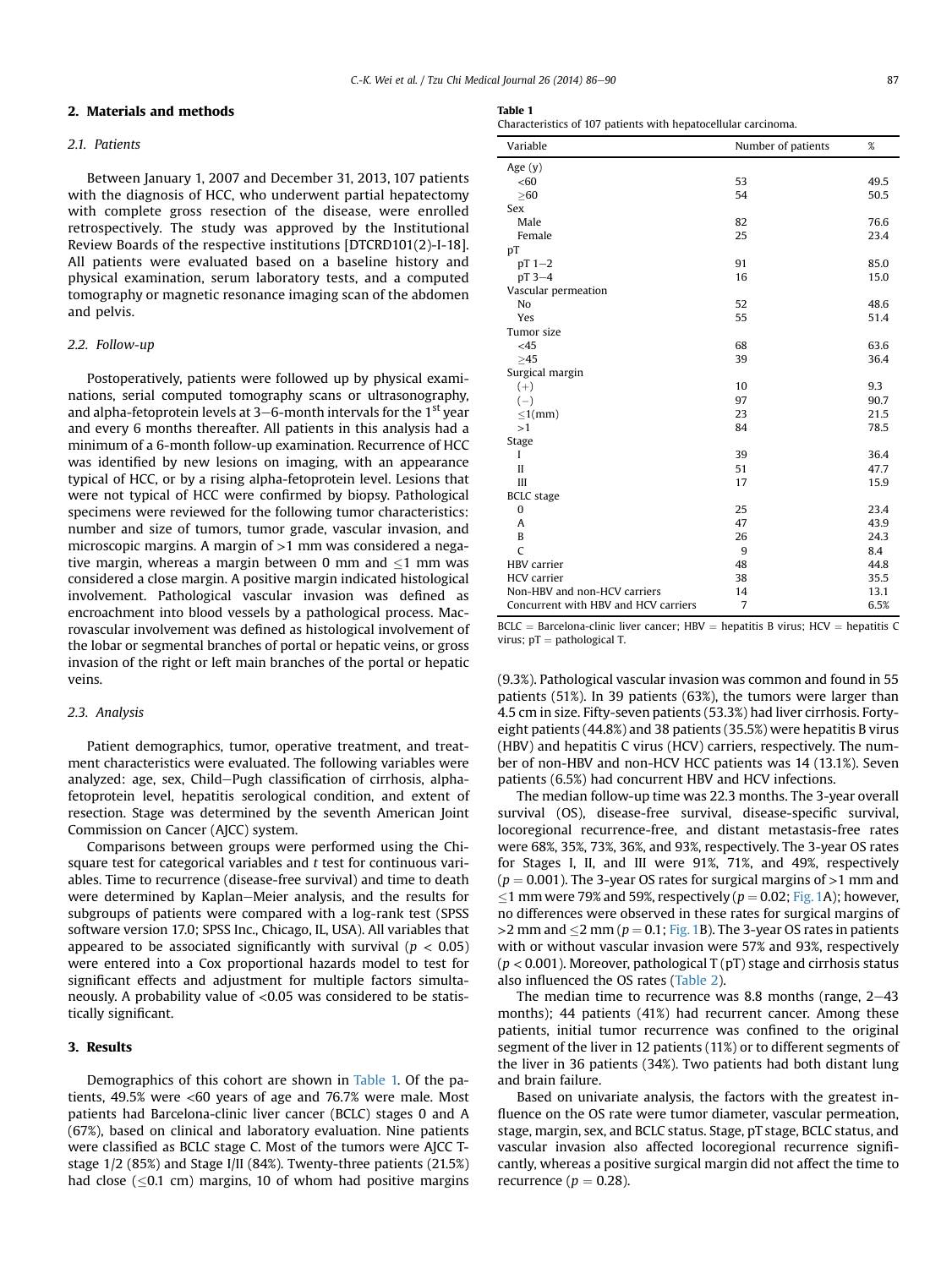<span id="page-2-0"></span>

Fig. 1. Three-year overall survival curve for all hepatocellular carcinoma patients according to surgical margins of  $(A) \leq 1$  mm or  $>1$  mm and  $(B) \leq 2$  mm or  $>2$  mm  $(N = 107)$ .

#### Table 2

Three-year clinical outcomes according to prognostic factors.

All factors with  $p < 0.05$  after univariate analysis were then included in the multivariate Cox model [\(Table 3\)](#page-3-0). Based on multivariate analysis, postoperative pathological vascular invasion (hazard ratio,  $6.25$ ;  $95%$  confidence interval,  $2.01-19.37$ ) and surgical margins (hazard ratio, 0.37; 95% confidence interval, 0.14-0.96) remained independent predictors of adverse long-term outcomes. Age, sex, and BCLC stage were found not to affect OS.

## 4. Discussion

The outcome of hepatic resection for HCC has improved significantly because of superior surgical techniques and improved perioperative care. Partial hepatectomy for select patients with HCC can now be performed with low operative morbidity and mortality [\[8\]](#page-4-0). However, long-term survival is still unsatisfactory due to the high incidence of recurrence, especially in the liver remnant [\[9\].](#page-4-0) Intrahepatic recurrence after resection of HCC can be the result of intrahepatic metastasis or multicentric occurrence of a new tumor in the liver remnant, or both. A recurrence rate as high as 74% was reported at 5 years after hepatic resection [\[10\]](#page-4-0). In addition, intrahepatic recurrence occurred in 43% at a median follow-up of 24 months [\[9\]](#page-4-0). Another study also revealed that recurrent disease accounted for 60% of late deaths after partial hepatectomy [\[11\].](#page-4-0) In the current study, 41% of patients had recurrent cancer in the original segment (11%) or in multiple segments of the liver (34%), which also suggested that the majority of the recurrent tumors after hepatectomy arose from intrahepatic metastasis.

Chronic active hepatitis and cirrhosis have been reported to be significant risk factors for intrahepatic recurrence of HCC [\[12\].](#page-4-0) Kosuge et al [\[13\]](#page-4-0) reported an unfavorable effect of liver disease, particularly cirrhosis, which became more pronounced over time. Moreover, the presence of moderate-to-severe fibrosis/cirrhosis has been found to be the most important predictor of death [\[12\]](#page-4-0). In our study, there was a trend that liver cirrhosis may influence the control rate ( $p = 0.07$ ). The possible reasons for the lack of a statistically significant difference could be the limited case number and shorter follow-up time.

Vascular invasion is a known prognostic factor after resection of HCC [\[6\].](#page-4-0) In a study of 164 patients who underwent liver resection for HCC, multivariate analysis showed that only tumor size >5 cm and vascular invasion were significant predictors of recurrence [14].

| Factor                    | Overall<br>survival $(\%)$ | p        | Disease free<br>survival $(\%)$ | p           | Disease specific<br>survival $(\%)$ | p           | Locoregional<br>recurrence<br>survival $(\%)$ | p        | Distant recurrence<br>survival (%)   | $\boldsymbol{p}$ |
|---------------------------|----------------------------|----------|---------------------------------|-------------|-------------------------------------|-------------|-----------------------------------------------|----------|--------------------------------------|------------------|
| Age $(y)$                 |                            |          |                                 |             |                                     |             |                                               |          |                                      |                  |
| $<$ 60/ $\geq$ 60         | 75.2/75.2                  | 0.35     | 56.7/36.2                       | 0.50        | 78.4/75.2                           | 0.76        | 66.2/61.7                                     | 0.72     | 93.6/91.5                            | 0.73             |
| Sex                       |                            |          |                                 |             |                                     |             |                                               |          |                                      |                  |
| Male/female               | 70.1/90.2                  | $0.04*$  | 44.4/57.4                       | 0.34        | 72.1/90.2                           | 0.07        | 61.1/68.6                                     | 0.94     | 94.4/87.2                            | 0.29             |
| pT                        |                            |          |                                 |             |                                     |             |                                               |          |                                      |                  |
| $pT$ 1-2/pT 3-4 79.6/46.4 |                            |          | $< 0.001*$ 51.9/11.2            |             | $< 0.001*$ 81.5/46.4                |             | $< 0.001*$ 65.8/43.5                          |          | $0.001*$ 94.3/75.0                   | 0.13             |
| Vascular permeation       |                            |          |                                 |             |                                     |             |                                               |          |                                      |                  |
| No/yes                    | 93.1/56.6                  |          | $< 0.001* 60.0/31.4$            |             | $< 0.001*$ 95.0/57.6                |             | $< 0.001*$ 77.6/46.7                          | $0.01*$  | 100.0/84.1                           | $0.004*$         |
| Tumor size                |                            |          |                                 |             |                                     |             |                                               |          |                                      |                  |
| $<$ 45/ $\geq$ 45         | 80.4/64.9                  | $0.04*$  | 52.6/32.0                       | $0.04*$     | 82.9/64.9                           | $0.01*$     | 65.9/57.9                                     | 0.07     | 95.3/87.0                            | 0.20             |
| Surgical margin           |                            |          |                                 |             |                                     |             |                                               |          |                                      |                  |
| $(+)/(-)$                 | 50.0/77.2                  | $0.01*$  | 30.0/46.6                       | 0.16        | 50.0/78.9                           | $0.005*$    | 53.3/62.0                                     | 0.62     | 100.0/92.0                           | 0.49             |
| $\leq$ 1/>1 (mm)          | 58.9/78.8                  | $0.02*$  | 37.1/46.6                       | 0.14        | 61.6/79.9                           | $0.02*$     | 75.0/60.4                                     | 0.46     | 88.7/93.4                            | 0.41             |
| $\leq$ 2/>2 (mm)          | 65.9/78.5                  | 0.10     | 33.7/50.7                       | 0.17        | 67.9/79.7                           | 0.08        | 73.3/59.0                                     | 0.50     | 92.9/92.5                            | 0.96             |
| Stage                     |                            |          |                                 |             |                                     |             |                                               |          |                                      |                  |
| I/II/III                  | 90.6/71.3/48.9             | $0.001*$ | 63.0/43.4/12.4                  | ${<}0.001*$ | 93.0/72.7/48.9                      | ${<}0.001*$ | 72.1/61.0/44.6                                | $0.004*$ | 100.0/89.6/75.8                      | 0.07             |
| <b>BCLC</b> stage         |                            |          |                                 |             |                                     |             |                                               |          |                                      |                  |
| 0/A/B/C                   | 78.4/85.9/66.0/51.9        | $0.01*$  | 53.5/47.5/44.7/0.0              | ${<}0.001*$ | 78.4/87.9/68.7/51.9                 | $0.005*$    | 85.2/56.6/57.2/0.0                            |          | $< 0.001*$ 91.7/97.8/91.7/40.0 0.03* |                  |

 $BCLC = Barcelona-clinic$  liver cancer;  $pT = pathological T$ .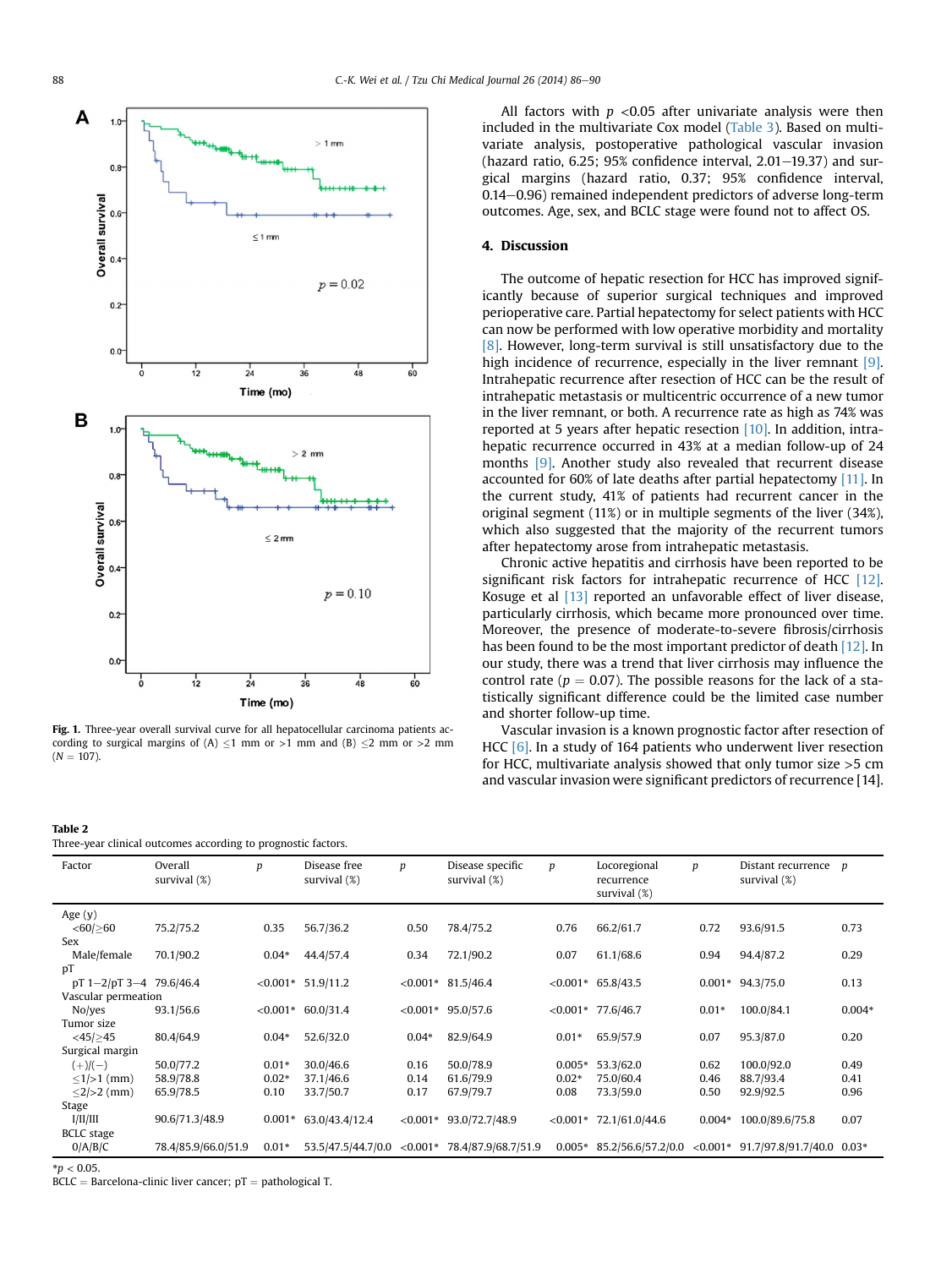<span id="page-3-0"></span>Table 3 Prognostic factors affecting clinical outcomes in multivariate analysis.

| Factor                 | B       | HR   | 95% CI           | р        |
|------------------------|---------|------|------------------|----------|
| Age $(y)$              | $-0.02$ | 0.97 | $(0.93 - 1.01)$  | 0.25     |
| Sex                    |         |      |                  |          |
| Male (reference)       |         | 1    |                  | 0.12     |
| Female                 | $-1.19$ | 0.30 | $(0.06 - 1.37)$  |          |
| Vascular permeation    |         |      |                  |          |
| No (reference)         |         | 1    |                  | $0.002*$ |
| Yes                    | 1.83    | 6.25 | $(2.01 - 19.37)$ |          |
| Surgical margin        |         |      |                  |          |
| $<$ 1 (mm) (reference) |         | 1    |                  | $0.04*$  |
| >1                     | $-0.98$ | 0.37 | $(0.14 - 0.96)$  |          |
| <b>BCLC</b> stage      |         |      |                  |          |
| 0 (reference)          |         | 1    |                  | 0.59     |
| A                      | 0.04    | 1.04 | $(0.32 - 3.33)$  |          |
| R                      | 0.62    | 1.87 | $(0.63 - 5.47)$  |          |
|                        | 0.56    | 1.75 | $(0.43 - 7.07)$  |          |

 $* p < 0.05$ .

 $\overrightarrow{CI}$  = confidence interval; HR = hazard ratio.

Pawlik et al [\[15\]](#page-4-0) also reported that patients with vascular invasion had a significantly shorter median survival compared with those without evidence of vascular invasion. In the current study, we had similar results. When patients with and without vascular invasion proved by pathology were compared, the 3-year OS was 57% and 93% ( $p < 0.001$ ), respectively.



Fig. 2. All hepatocellular carcinoma patients, according to surgical margin concurrent with pathological vascular invasion. (A) The 3-year actuarial overall survival curve and (B) the 3-year actuarial locoregional control curve ( $N = 107$ ).

In previous reports, patients, tumor characteristics, and surgical variables have been found to influence recurrence after surgical resection for HCC. Controversy persists regarding what is an adequate surgical margin for recurrence. In our study, close surgical margins ( $\leq$ 1 mm) were associated with poor survival compared to margins of  $>1$  mm ( $p = 0.02$ ; [Fig. 1](#page-2-0)A and B). Shah and colleagues [\[16\]](#page-4-0) noted that vascular invasion and microscopic margins had positive predictive values of 77% and 73%, respectively. However, limited studies have mentioned an association between concurrent surgical margins and microscopic vascular invasion. We analyzed these patients and showed that patients with both factors have a poor OS ( $p < 0.001$ ) and a trend toward locoregional recurrence  $(p = 0.06;$  Fig. 2A and B). Although we had limitations in terms of case numbers and short follow-up times, the results are significant. Given the robustness of the evidence and statistical analysis in this study, these limitations are unlikely to have compromised our results.

The improved survival that has begun to be seen recently after hepatectomy for HCC is attributable mainly to the prevention of recurrence. In one study, out of 164 patients who underwent liver resections for HCC with a median follow-up of 26 months, 74% had isolated recurrence in the liver; based on this, the authors suggest a role for adjuvant therapy after hepatectomy [\[14\].](#page-4-0) Aggressive treatment with a multimodality strategy has been suggested for patients with intrahepatic recurrence after curative resection because patients' survival was found to be improved by additional therapy. Shah et al [\[6\]](#page-4-0) revealed that among 98 recurrence patients, 53 (54%) who underwent additional therapy (ablation, 31 patients; re-resection, 11 patients; transarterial chemoembolization, 8 patients; liver transplantation, 3 patients) showed improvement in survival. A number of adjuvant therapies are available  $[17-20]$  $[17-20]$ . Further randomized trials are needed to compare these therapies and assess fully their benefits to patients at high risk of intrahepatic metastasis.

## 5. Conclusion

In conclusion, this study demonstrated that TNM stage, BCLC stage, tumor size, cirrhosis, vascular invasion, and surgical margin are associated with survival after resection of HCC. Patients with both pathological vascular invasion and a surgical margin of <1 mm are at a risk for poorer survival and worse locoregional control. These findings emphasize the need for effective adjuvant therapy in HCC that has specific risk factors. Further studies are warranted to identify the optimal strategy, or strategies needed to prevent and manage intrahepatic recurrences; such management ought to further improve the prognosis of HCC and have a significant impact on the quality of life after curative resection.

#### Acknowledgments

This work was supported by the Buddhist Dalin Tzu Chi General Hospital (DTCRD101(2)-I-18).

#### References

- [1] [Siegel R, Naishadham D, Jemal A. Cancer statistics, 2013. CA Cancer J Clin](http://refhub.elsevier.com/S1016-3190(14)00040-8/sref1)  $2013:63:11-30$
- [2] [Ohto M, Yoshikawa M, Saisho H, Ebara M, Sugiura N. Nonsurgical treatment of](http://refhub.elsevier.com/S1016-3190(14)00040-8/sref2) [hepatocellular carcinoma in cirrhotic patients. World J Surg 1995;19:42](http://refhub.elsevier.com/S1016-3190(14)00040-8/sref2)-[6.](http://refhub.elsevier.com/S1016-3190(14)00040-8/sref2)
- [3] [Pacella CM, Francica G, Di Lascio FM, Arienti V, Antico E, Caspani B, et al. Long](http://refhub.elsevier.com/S1016-3190(14)00040-8/sref3)[term outcome of cirrhotic patients with early hepatocellular carcinoma](http://refhub.elsevier.com/S1016-3190(14)00040-8/sref3) [treated with ultrasound-guided percutaneous laser ablation: a retrospective](http://refhub.elsevier.com/S1016-3190(14)00040-8/sref3) analysis. J Clin Oncol 2009:27:2615-[21](http://refhub.elsevier.com/S1016-3190(14)00040-8/sref3).
- [4] [Tabrizian P, Schwartz ME. Surgical management of hepatocellular carcinoma.](http://refhub.elsevier.com/S1016-3190(14)00040-8/sref4) [Mt Sinai J Med 2012;79:223](http://refhub.elsevier.com/S1016-3190(14)00040-8/sref4)-[31](http://refhub.elsevier.com/S1016-3190(14)00040-8/sref4).